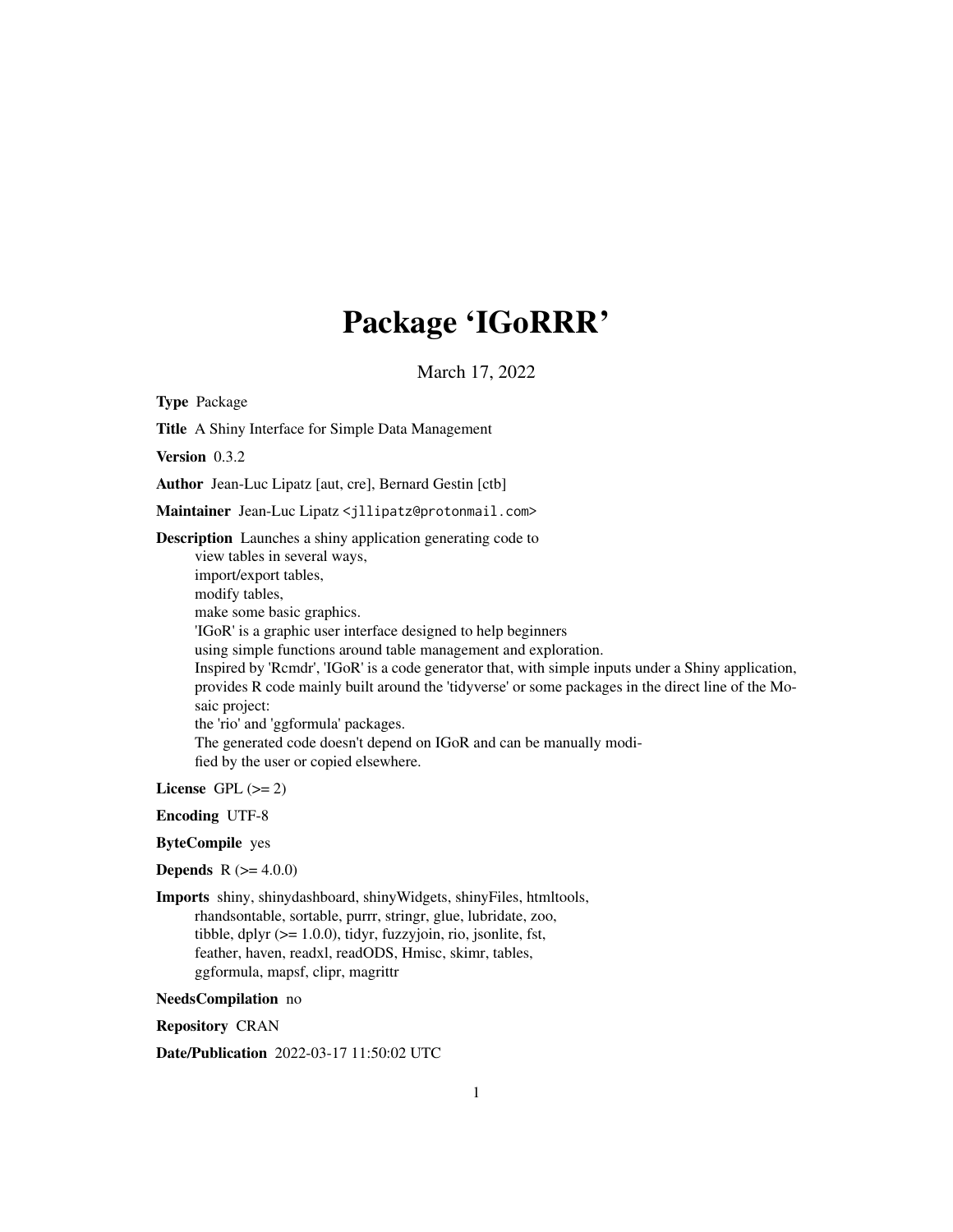### <span id="page-1-0"></span>R topics documented:

#### **Index** [4](#page-3-0)

go *IGoR*

#### **Description**

Launches IGoR.

#### Usage

go(envir=.GlobalEnv, examples=TRUE)

#### Arguments

| envir    | An environment where to remember tables that will be built by the user with<br>IGoR. Only tables in this environment will be usable by IGoR. |
|----------|----------------------------------------------------------------------------------------------------------------------------------------------|
| examples | If TRUE, load three small tables usefull for testing IGoR. If same named tables<br>exist they will be replaced.                              |

#### Details

IGoRRR (within the application: IGoR for I Go R), generates R code using a limited set of packages, mostly from the 'tidyverse' or inspired by the 'Mosaic' project. The generated code is systematically displayed and, in most cases, not activated until the user aks for. Statisticals tables and graphics are the exceptions. The code may be copied elsewhere to help building a program that will not need IGoR to run. Copied code give some indication of needed packages when it is possible.

There are two small exceptions to the rule, two trivial shortcuts used to produce a readable code. They are both related to weighted statitics. Their (small) R code is in the file Utilities.R.

wtd.sum

wtd.percent

#### Startup

Before running IGoR, the packages used to generate code are requested to be added to loaded ones. These packages will still be available when exiting IGoR, in order to make any copy of the generated code still able to run.

#### **Configuration**

Configuration files reside in the text subdirectory of the package.

The file config.json contains the description of drives used when searching a file or a place to write a file. They should be changed to places that are meaningfull on the target system. Among them only home is mandatory but it may reference another place than the working directory.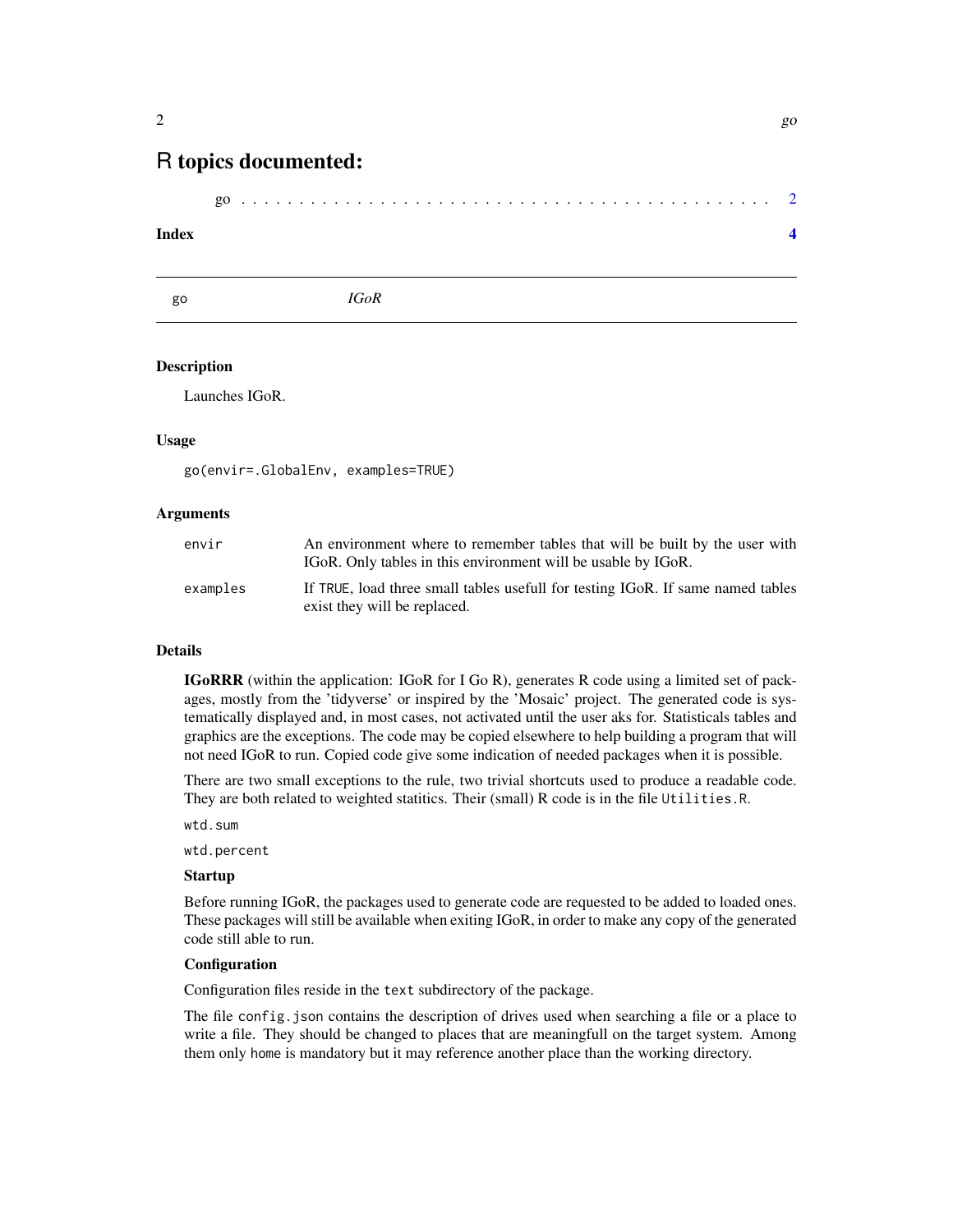The file config.json contains the structure of menus displayed by IGoR. They can be reordered differently and some items may be removed but there is now provision, today, to add some. The menus names cannot be changed as they reference function names in package or entries in the file FR.json where the actual titles are extracted.

The file FR.json contains every text that is displayed in the user's language. It contains the title of every widget displayed by Shiny and also every text that is used to help the user in its use of IGoR. Current file is in french language and may be completed by files in some other languess in the future, although the code todays doen't give any choice.

#### Value

None. Returns NULL invisibly.

#### Examples

```
## Not run:
go() # will retrieve and store tables in .GlobalEnv
## End(Not run)
## Not run:
e \le - new.env() # will store tables in a specific environment
go(e) # make some tables then leave
go(e, FALSE) # go back to IGoR with previously made tables without refreshing example tables
```
## End(Not run)

 $\Box$  3